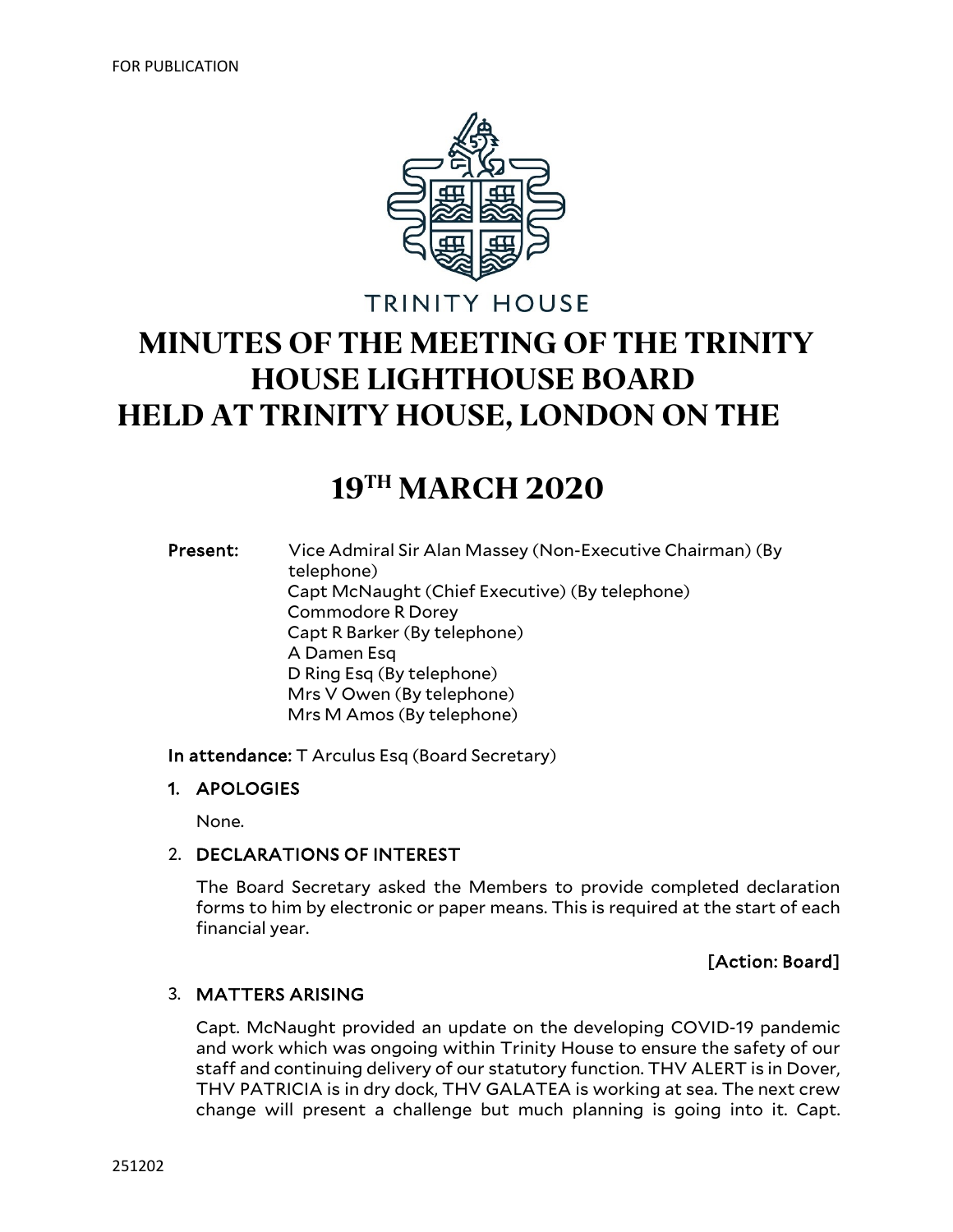McNaught has provided a report to the DfT on COVID-19 preparedness. Capt. McNaught explained the steps which would be taken if somebody developed the symptoms of COVID-19 aboard ship. A Crisis Management Team has been formed and will meet regularly during the crisis. Communications with staff will continue to be supplied on a regular basis.

## 3.1 Minutes of the Meeting 30<sup>th</sup> January

Approved for signature.

## 3.2 Minutes of the Meeting 30<sup>th</sup> January for Publication

Approved for signature.

## 3.3 Minutes of the Extraordinary Meeting 19<sup>th</sup> February

Approved for signature.

The Board agreed that due to the extraordinary nature of this meeting and the sensitive topics discussed these minutes should not be published.

## 4. LOG OF ACTIONS

Action 30.01.20/3 - Commodore Dorey reported on the inspection of flywheels. Regimes are in place for inspection of davits, despite this, one of the flywheels had not been inspected. As a corrective action the Inspection Regime has been updated to clarify that all moving parts must be inspected.

The crew of THV PATRICIA has been asked to report any concerns that they have with the ageing vessel, so these can be remedied before they become a safety issue.

Action 19.02.20/1 - The Chairman and Capt. McNaught have met with the DfT Maritime Director to discuss amongst other things ways to accelerate the approvals process for the ship-build.

This action is complete.

Action 30.01.20/2 - The Board Secretary reported on the circumstances surrounding the injury to the Trainee Deck Rating. The Board decided that the action should remain open and should be modified to say that Commodore Dorey will ensure that the Designated Person Ashore's investigation is conducted and the results reported to the Board.

## [Action: Commodore Dorey]

## 5. HEALTH AND SAFETY MATTERS

## 5.1 Health and Safety Manager's Report

The Board discussed the 'damage only' incident on  $5<sup>th</sup>$  March relating to buoy damage from crane operations on THV GALATEA and considered how communication could be improved between crane drivers and banksmen. Commodore Dorey will investigate possible improvements.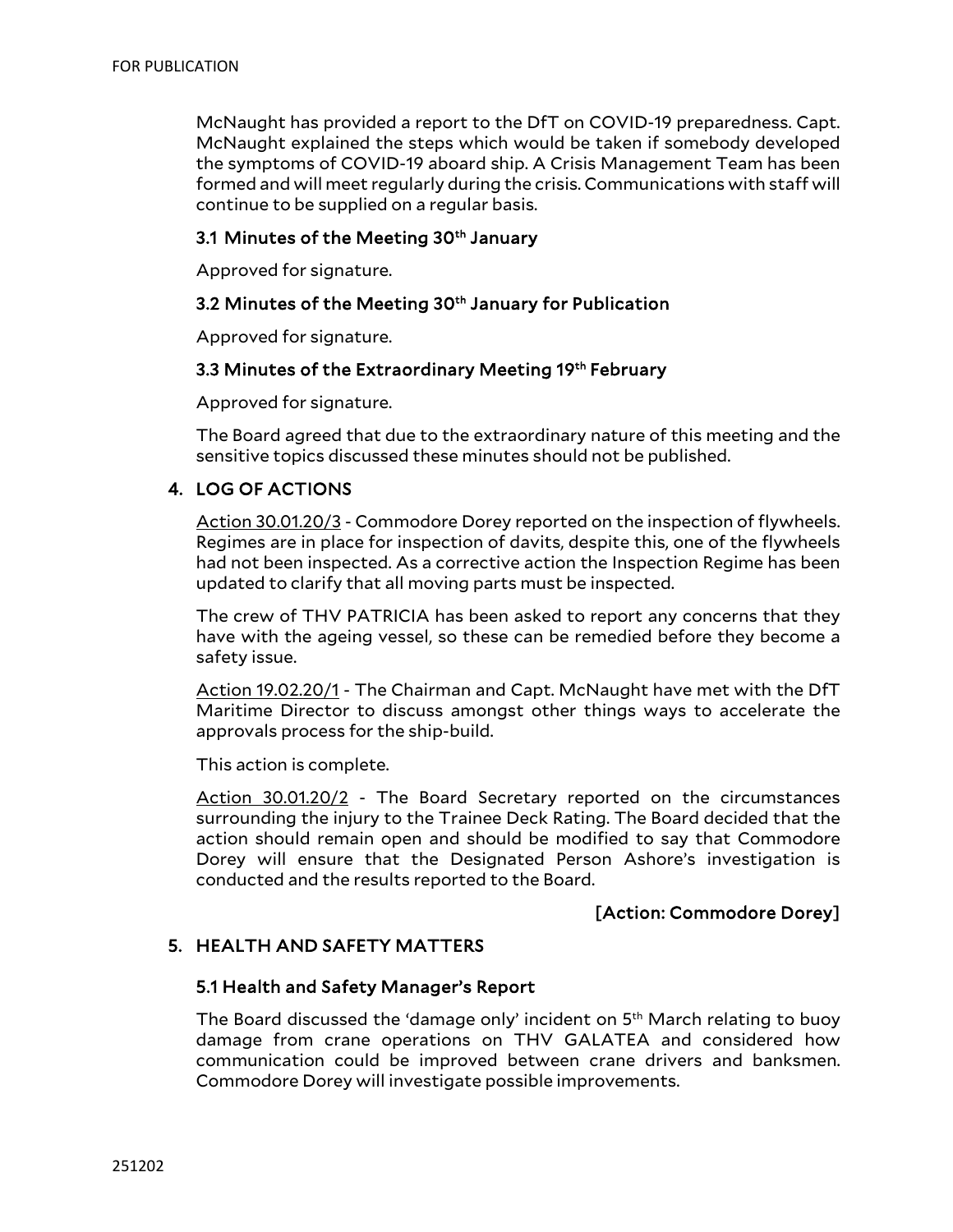## [Action: Commodore Dorey]

The Board discussed the 'damage only' incident on 6th February relating to the repeated grounding of a workboat at Coquet Lighthouse. Commodore Dorey explained that with reduced husbandry visits and increased use of helicopters in recent years much knowledge of the individual local conditions of boat landings has been lost. He is encouraging more workboat operations in order to improve knowledge and to gain practice, but part of the challenge is that these remote locations are less frequently accessed by boat. The Board noted that the Seamanship Manual provides information on the approaches to boat landings and is updated on an ongoing basis. Commodore Dorey is working to ensure that Seamanship Manual is kept up-to-date and that the SVS has the necessary skills.

## 6. DESIGNATED PERSON ASHORE'S REPORT

#### From 4 November 2019 to 9 March 2020

Commodore Dorey introduced the report and explained that it is a legal requirement for the DPA to report directly to the highest level of management. He explained the purpose and benefits of Trinity House's OP57 safety audits.

Report noted.

#### 7. BUSINESS PERFORMANCE (KEY PERFORMANCE INDICATORS)

The KPI report was not available due to other priorities relating to COVID-19. Mr. Damen was asked to distribute the report when available.

## [Action: Mr. Damen]

Mr. Damen also explained that the KPI report is an overview and that the detail is covered elsewhere in the Board papers.

#### 8. EXECUTIVE DIRECTORS' REPORT

Noted.

8.1 Operational Action Plan

Noted.

#### 8.2 Appendix 1 Management Accounts Graphs

Noted.

#### 8.3 Appendix 1a Management Accounts

The Board noted that the current pandemic would result in the postponement of projects and would contribute further to the underspend. The works to THV ALERT's crane which were due to take place in the Netherlands have been postponed due to the risk of infection or the vessel's crew being quarantined, concurrent with the increased risk that THV PATRICIA may have been delayed from leaving dry dock, should either our own crew or the UK Docks workforce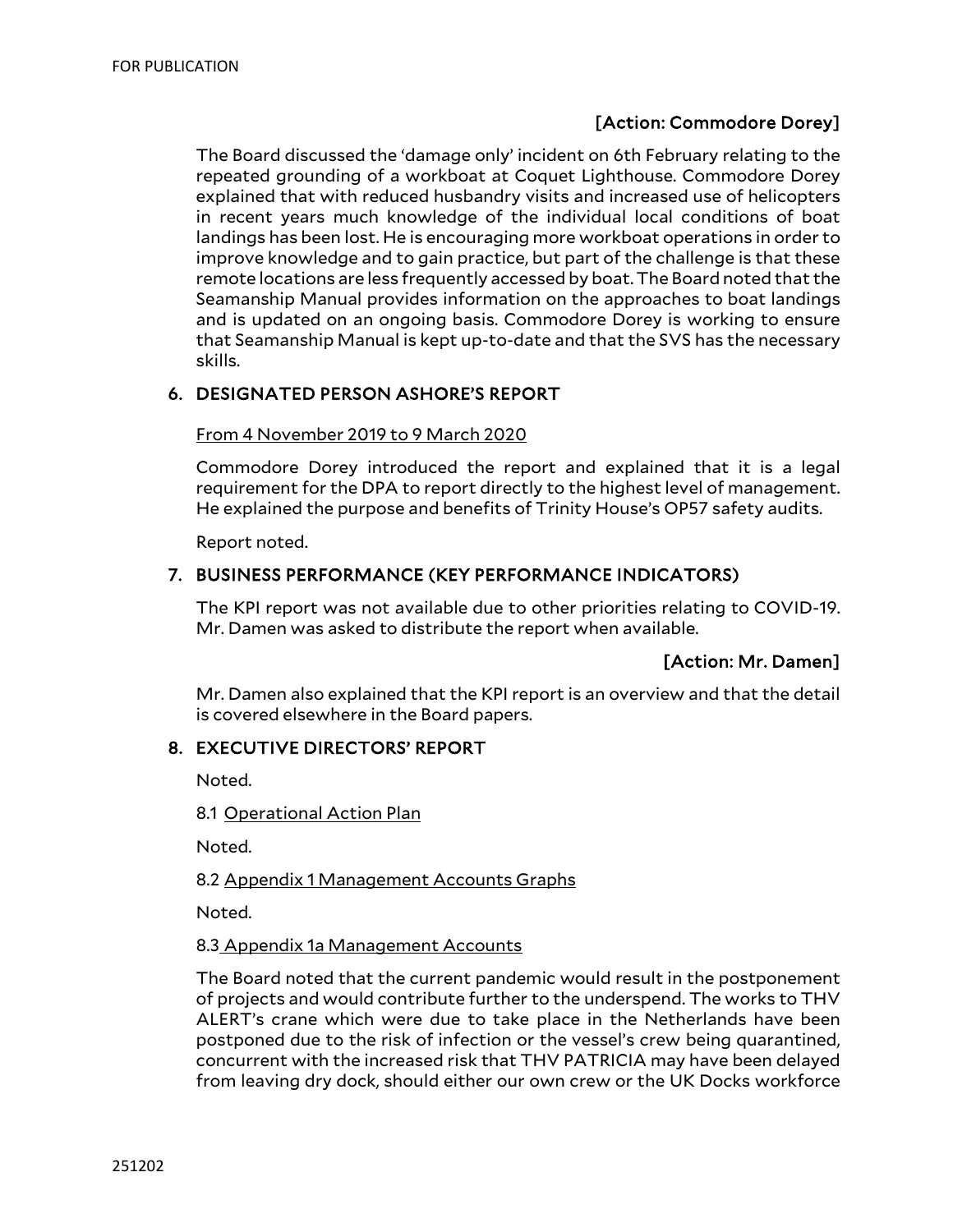be significantly reduced. The combined impact on Risk Response coverage was considered too great.

The construction of a new storage shed in Swansea has incurred some further delays as a result of the requirement to sink piling foundations instead of a simple concrete slab as a result of soil conditions which delayed the start of works on site.

Budget underspend at period 11 (including capital) is predicted to be £3.883m (approx. 10%) and will likely increase further as a result of COVID-19 actions taken to date and pending (see above re: THV PATRICA, THV ALERT, Swansea Shed).

8.4 Appendix 2 Budget Variance

Noted.

8.5 Appendix 3 Capital Projects

Noted.

8.6 Appendix 4 Light Dues

Receipts have been good for March and we would expect to be on target at month end.

Noted.

8.7 Appendix 5 GRAD

Noted.

#### 8.8 Appendix 6 - Commercial Income

Patricia Voyages for 2020/21 season have been cancelled due to the pandemic, on the balance of risk to the operations and staff. This will have the effect of reducing commercial income. Customers are being refunded.

TSL Cottages remain open except for the two at Anvil Point which have been closed due to difficulties with obtaining supplies of bottled water at the current time.

With regard to Visitor Centres, some have been closed and we are asking other operators to make a decision about whether to stay open based on risk. It is the individual operator's decision and we will support them if they wish to remain open or to close at the current time, but we will reinforce the importance of following government guidance.

8.9 Appendix 7 Procurement and Supplies

Noted.

8.10 The Future of RPI minus X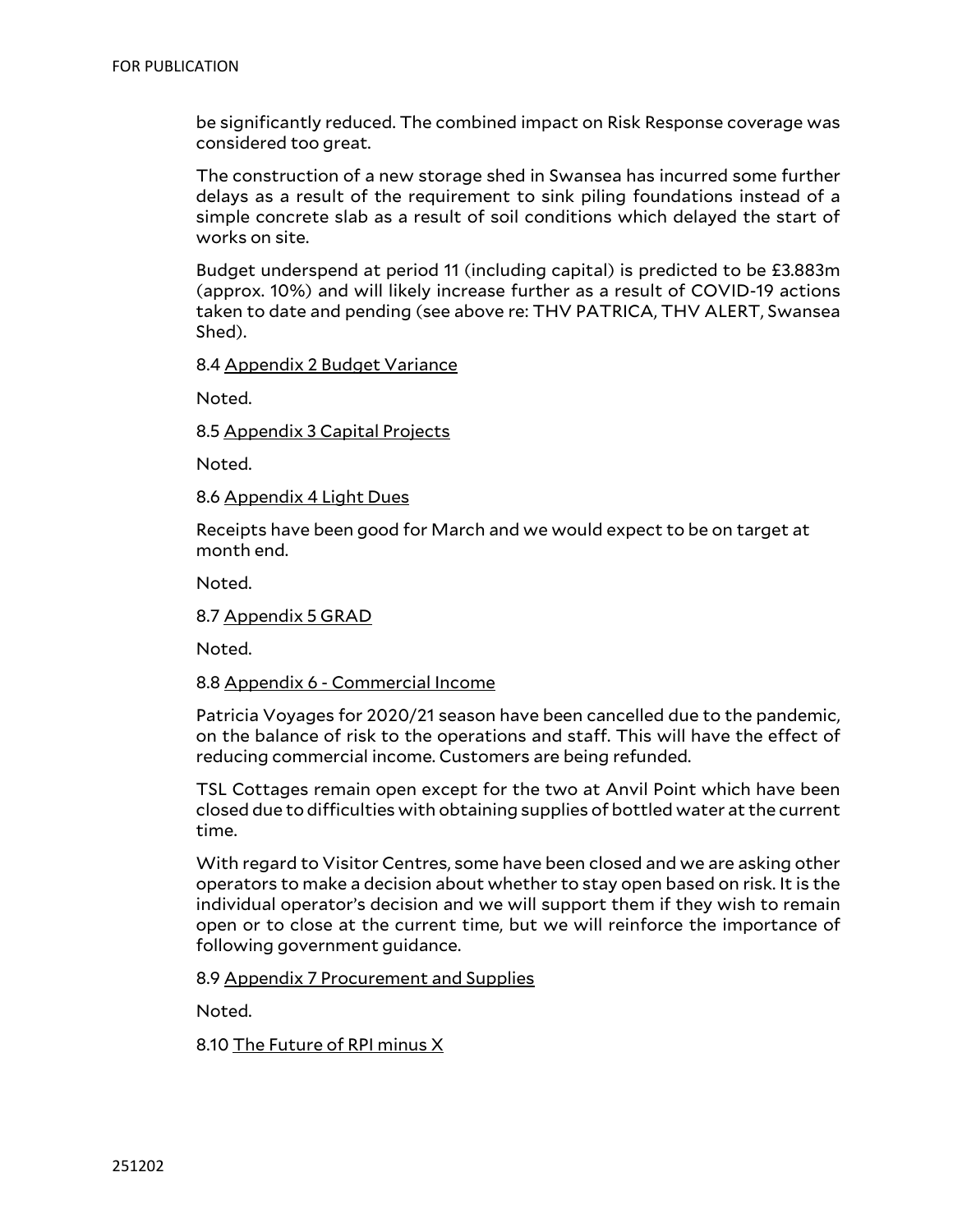Mr. Damen presented a paper on the future of the RPI minus X formula, which recommended that the Board's position should be to argue for retaining the formula.

The Board considered that it was important in the first instance to ascertain the DfT's attitude towards the formula. While the Board was resolved in principle to argue for keeping the *status quo*, or something very similar, the Chief Executive and Chairman undertook to clarify the DfT's position before setting out the LHB's case in detail.

## [Action: Chairman and Chief Executive]

## 9. AIDS TO NAVIGATION PERFORMANCE

Capt. Barker reported that the statutory function will continue to be delivered despite the ongoing pandemic.

9.1 Availability Progress Report 10 March 2017 to 9 March 2020

Capt. Barker reported that the category for Position is below the IALA target of 99.8% due to an outage on the Channel Lightvessel. This was assessed as being acceptable and mitigated at the time by the Examiners based on risk.

Noted.

#### 9.2 Casualty Return 17 January 2020 - 9 March 2020

Noted.

The Casualty Return is extensive this month due to the severe storms experienced earlier this year.

Commodore Dorey outlined the contingency plans in place for the COVID-19 pandemic. Aids to Navigation cases will be assessed as they arise. We will prioritise statutory work in terms of both casually response and preventative maintenance. A particular concern is the availability of helicopter pilots.

There are a number of mitigating actions surrounding the helicopter operations; not all are directly associated with the pilots, but all are vital for the operations.

Manpower availability at the moment is not an issue but we are planning for that eventuality. SVS Crew availability might pose a large challenge but contingency measures are being planned. Increased costs may result.

The Board discussed the pros and cons of designating some categories of our staff as key workers/essential service providers. The DfT have said that they would be prepared to designate TH as an essential service and this may be important if movement restrictions are introduced in order to contain the spread of the disease.

## [Action: Executive Team to discuss with DfT whether certain groups of staff should be treated as essential services]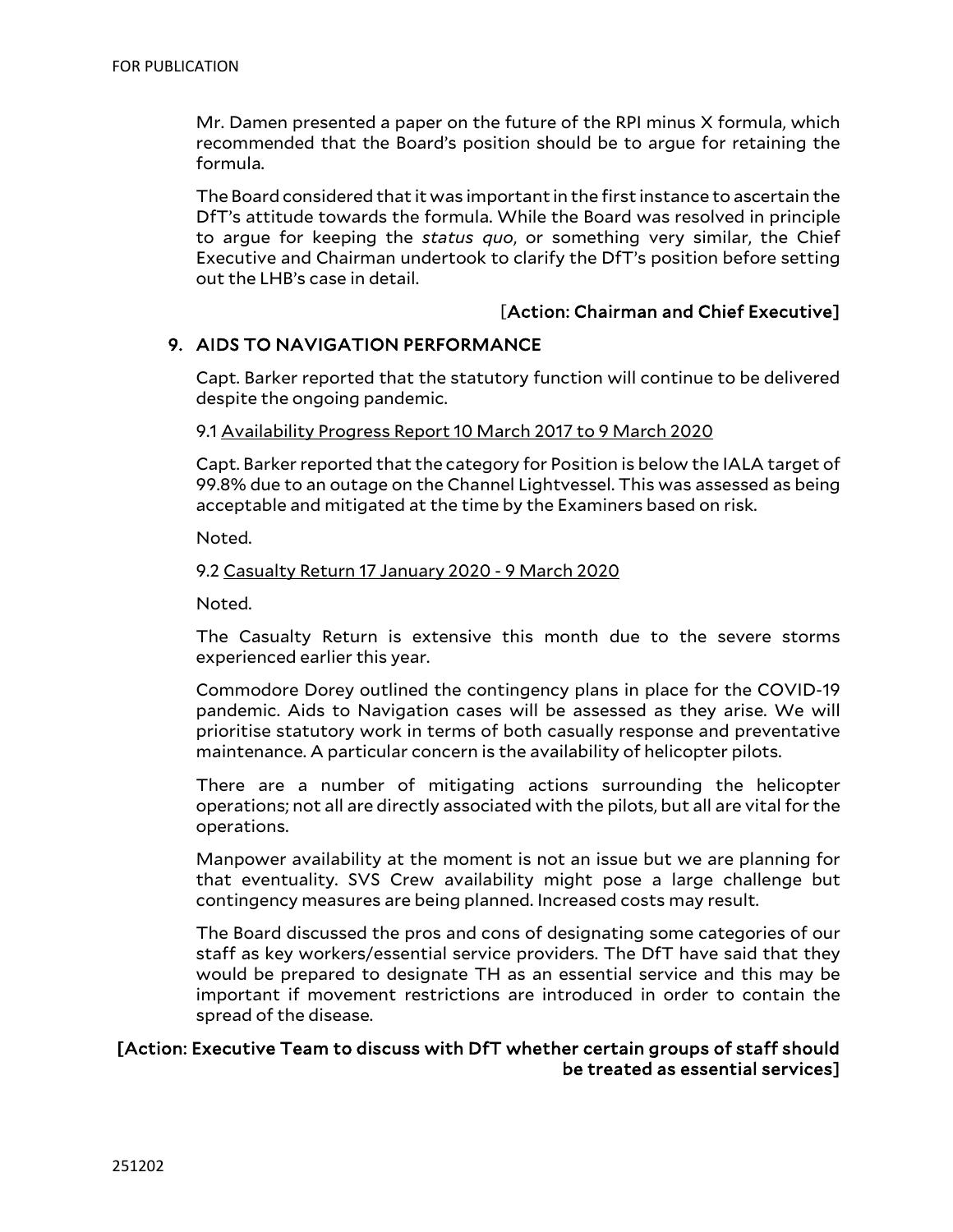Capt. Barker reported that he has had a similar discussion with the DfT regarding deep sea pilots, which are licensed by the Corporation of Trinity House and are not part of the General Lighthouse Authority function.

## 10. MATTERS FOR DISCUSSION

#### 10.1 DfT/ Parliamentary

Capt. McNaught reported on the recent IALA change of status diplomatic conference in Kuala Lumpur which he attended with Mr. Arculus and Commodore Bullock of the Northern Lighthouse Board and Chris Angell from the DfT who was the head of the UK delegation. This was to mark a key step in re-designating IALA from Non-Governmental Organisation to International Organisation. The Conference resulted in the national delegations (with the exception of the USA which formally objected) signing a final act to attest the agreement of the Convention text. Plans are being made for the Convention to be formally signed at a ceremony in Paris in November.

On 10 March Capt. McNaught and the Chairman met with the DfT Maritime Director to conduct Capt. McNaught's annual appraisal.

Kelly Tolhurst MP has been appointed as the new Shipping Minister replacing Nusrat Ghani MP. The Board would like to invite the new Minister to visit Harwich and a vessel when the circumstances permit.

Commodore Dorey reported on the IALA AtoN Manager course which had been arranged by the IALA Worldwide Academy and hosted by Trinity House in Harwich last week.

#### 10.2 Review of Board Objectives

The Board noted the objectives and commented that pragmatism is required during the current COVID-19 crisis.

#### 10.3 Procedure for Selection of New Non-Executive Director

The DfT has requested that the candidate should be selected at least four months in advance of the date on which he or she is due to commence work, in order to allow the Secretary of State adequate time to consider the candidate before proposing for nomination.

The Board noted the risk of this timetable slipping due to the difficulties presented by COVID-19. Mr. Ring said that he would be willing to extend his time on the Board if necessary.

Capt. McNaught and the Board Secretary were asked to draw up a timeline.

#### [Action: Captain McNaught/Board Secretary]

The Board approved the Procedure for Selection, which forms part of the Directors' Handbook.

10.4 Skills Requirement for New Non-Executive Director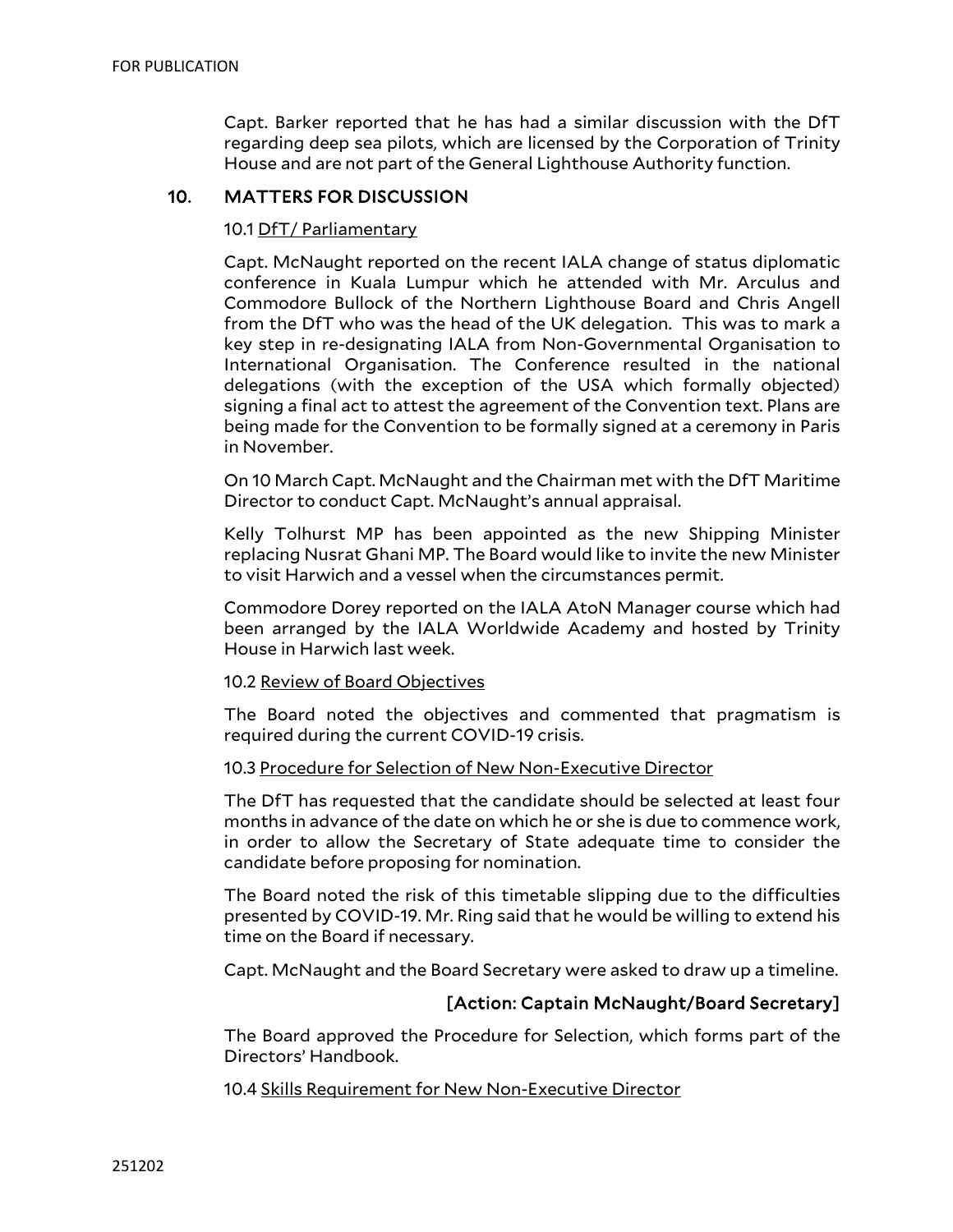The Board discussed the skills required at the current time as well as the need to recruit from as wide a pool as possible and to encourage candidates from diverse backgrounds. The Board decided that project management experience was the overriding key skill requirement in light of foreseeable Board business priorities, along with general business management skills. A maritime background is not essential.

10.5 NEDs' Induction Programmes

The Board approved a paper by the Board Secretary providing a generic induction programme for NEDs and agreed that it should remain a living document.

## 11. STRATEGIC DISCUSSION ON CARDINAL 3 - REPUTATION DEVELOPMENT

The Board discussed the Strategy in general, which is sound and ties in with the statutory function. The Executive Directors explained the work done by the PR Team and also the pro-active engagement of Trinity House's individual Board members with a diverse range of high-profile organisations. Much sharing of best practice also happens via IALA, port authorities, local community groups and other fora such as the IGCs. In addition, the Younger Brethren's Ambassadors Group carries out a range of ambassadorial activities including presentations to local interest groups and sailing clubs.

The Board Secretary explained how the PR and Corporate Communications Strategy dovetails with the Trinity House Strategy.

## [Action: Board Secretary to share the PR and Corporate Communications Strategy with the NEDs]

## [Action: Board to consider where improvements could be made]

11.1 Headline Performance Objectives 2019-20

Noted.

Mr. Damen was asked to set up teleconference with Mrs. Owen to discuss the HPOs prior to the Executive Remuneration Committee.

## [Action: Mr. Damen]

Mr. Damen explained that the new HPOs for 2020-21 will be proposed the Board at its next meeting in May.

## [Action: Mr. Damen]

#### 11.2 TH2040 Update

Capt. McNaught has discussed the TH 2040 project with the DfT Maritime Director who seems supportive of its objectives. Formal feedback is awaited from the DfT.

Mr. Damen explained that we are progressing this project as quickly as time allows in the current, difficult circumstances.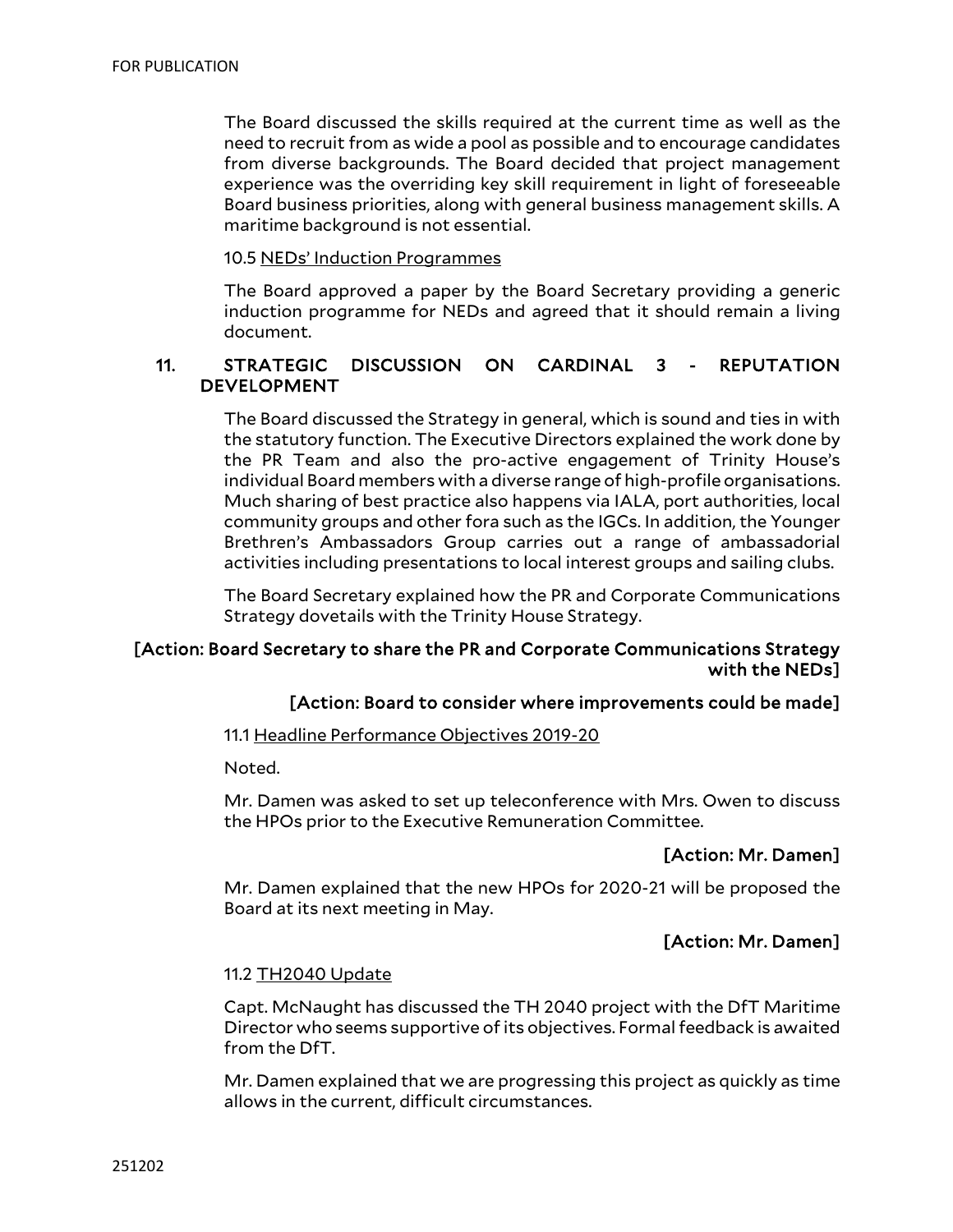Noted.

## 12. JSB MATTERS

12.1 JSB Strategic Roadmap

Noted.

## 13. OTHER MATTERS TO BE NOTED OR APPROVED

#### 13.1 Verbal Report from ARAC Chair

Mrs. Amos reported that the meeting of the ARAC earlier the same day had had to be postponed due to technical issues. An attempt had been made to conduct the meeting via Cisco Jabber Guest due to the COVID-19 situation, but the technology had proved unfeasible on that occasion. Nevertheless, she thanked members for their feedback to the Effectiveness Review and commented that suggestions provided by respondents had been incorporated into the meeting agenda.

The Board Secretary was asked to reschedule the meeting in time to allow for the Management Assurance Return to be approved before the end of the month.

## [Action: Board Secretary]

#### 13.2 Report from the Executive Remuneration Committee Chair

The Exec Rem Com has not taken place yet. This agenda item should be put on the agenda of the next Lighthouse Board meeting in May.

## [Action: Board Secretary]

#### 13.3 Health and Safety and Environmental Objectives Policy

The Board reviewed the amended Health and Safety and Environmental Objectives Policy and discussed whether the two main elements of the policy, namely health and safety and environmental objectives, should stand as separate policies, recognising that this question had already been considered earlier in the year when the conclusion had been that they should remain combined.

The Board approved the policy in its current format but requested the opportunity to review it again in 12 months' time and consider either splitting it into two separate elements or retaining a single policy but with greater emphasis on each of its two main component parts.

#### [Action: Board Secretary - add to the agenda of the March 2021 Lighthouse Board]

#### 13.4 Lighthouse Board Workplan - Cyclical Agenda Items

The Board Secretary presented a list of cyclical agenda items for the Executive Committee, the Lighthouse Board and the Audit and Risk Assurance Committee setting out the order in which reports, and other matters are discussed and approved by the various committees throughout